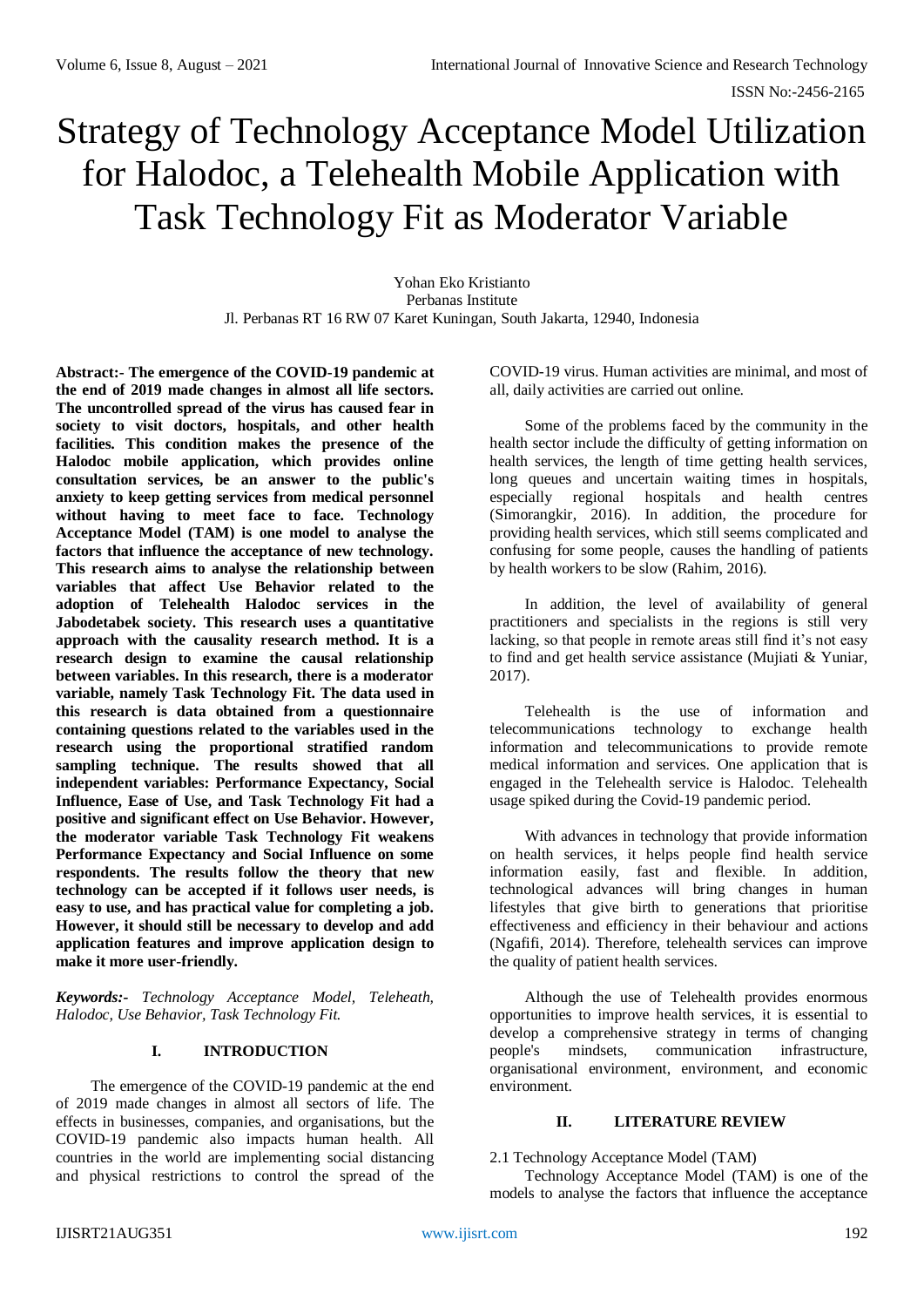of an information system. The TAM model starts from the TRA theory - Theory of Reasoned Action (Marangunić & Granić, 2014). In 1975, Ajzen and Fishbein developed the Theory of Reasoned Action (TRA) to show how individual attitudes and subjective norms influence behavioural intentions. TRA establishes the relationship between a person's intentions and perceptions, norms, and attitudes (Alomary & Woollard, 2015). In 1986, Fred Davis proposed TAM as an adaptation of the TRA model.



After several revisions to the proposed model, the following is the final version developed by Venkatesh & Davis in 1996.



Figure 2. 1 Development of TAM Model

The following is the definition of the variable that Davis proposed:

## 1. Perceived Usefulness

David & Adams, 1989 and Nelson & Todd, 1992 define perceived usefulness as the level of a person's belief in using a particular subject that can benefit people who use it.

#### 2. Perceived Ease of Use

Ease of use is a factor that can measure how much effort a person makes to use a technology (Davis, 1989). This factor also affects a person's intention and behaviour in using new technology.

#### 3. Attitude Towards

Attitude Towards is a favourable feeling of a technology or application user towards a mobile application or technology (Nicolson et al., 2001). According to Kim & Park, 2005 and Al-Debei et al., 2013, attitudes toward a behaviour is an evaluation of individual behaviour, either positive or negative, that is relevant and consists of beliefs about the consequences that a person feels towards a behaviour.

## 4. Intention To Use

According to Davis et al., 1989, Intention to Use is a person's desire to perform certain behaviours that are considered correct. Meanwhile, according to Widyapraba et al., 2016, Intention to Use is an attitude or behaviour that tends to want to use technology. Therefore, intention to use shaws several factors including cultural, social, personal and psychological factors.

The following is the definition of the variables used in the research:

#### 1. Performance Expectancy

Performance Expectancy is the extent to which users believe that using the system will help them meet their goals (Venkatesh et al., 2003). Many studies have proven that Performance Expectancy or perceived usefulness play a significant role in information systems.

#### 2. Social Influence

The social influence parameter is critical to technological success (Martins et al., 2014). Social influence is another factor that affects the actual use of the system. It is the level of the user's perception of the public's influence on his decision to use the system (Venkatesh et al., 2003).

#### 3. Effort Expectancy/ Ease of Use

Expectancy of effort or Ease of Use is the level of ease of use of the system. Therefore, this variable becomes a fundamental antecedent of technology adoption and use (Mutahar et al., 2016).

#### 4. Task Technology Fit

Task-Technology Fit is a theory developed by Goodhue and Thompson in 1995. The theory explains that the ability of information technology to provide support for a job will affect the performance and utilisation of the technology.

## **III. RESEARCH MODEL AND HYPOTHESES**

This research uses a quantitative approach with the causality research method. It is a research design to examine the cause-and-effect relationship between variables. In this research, there is a moderator variable, namely Task Technology Fit.

The target population in this research is people living in Jabodetabek who are the Halodoc mobile application users. The data used in this research is data obtained from a questionnaire containing questions related to the variables used in the research. Therefore, this research data is primary data, namely data obtained directly from respondents by providing a list of questions through a questionnaire to Halodoc users. The research uses a proportional stratified random sampling technique, which is a sampling technique in a heterogeneous population by taking samples from each sub-population whose number is adjusted to the number of members from each sub-population at random. The instrument used to measure the variables of this research was using a 5-point Likert scale.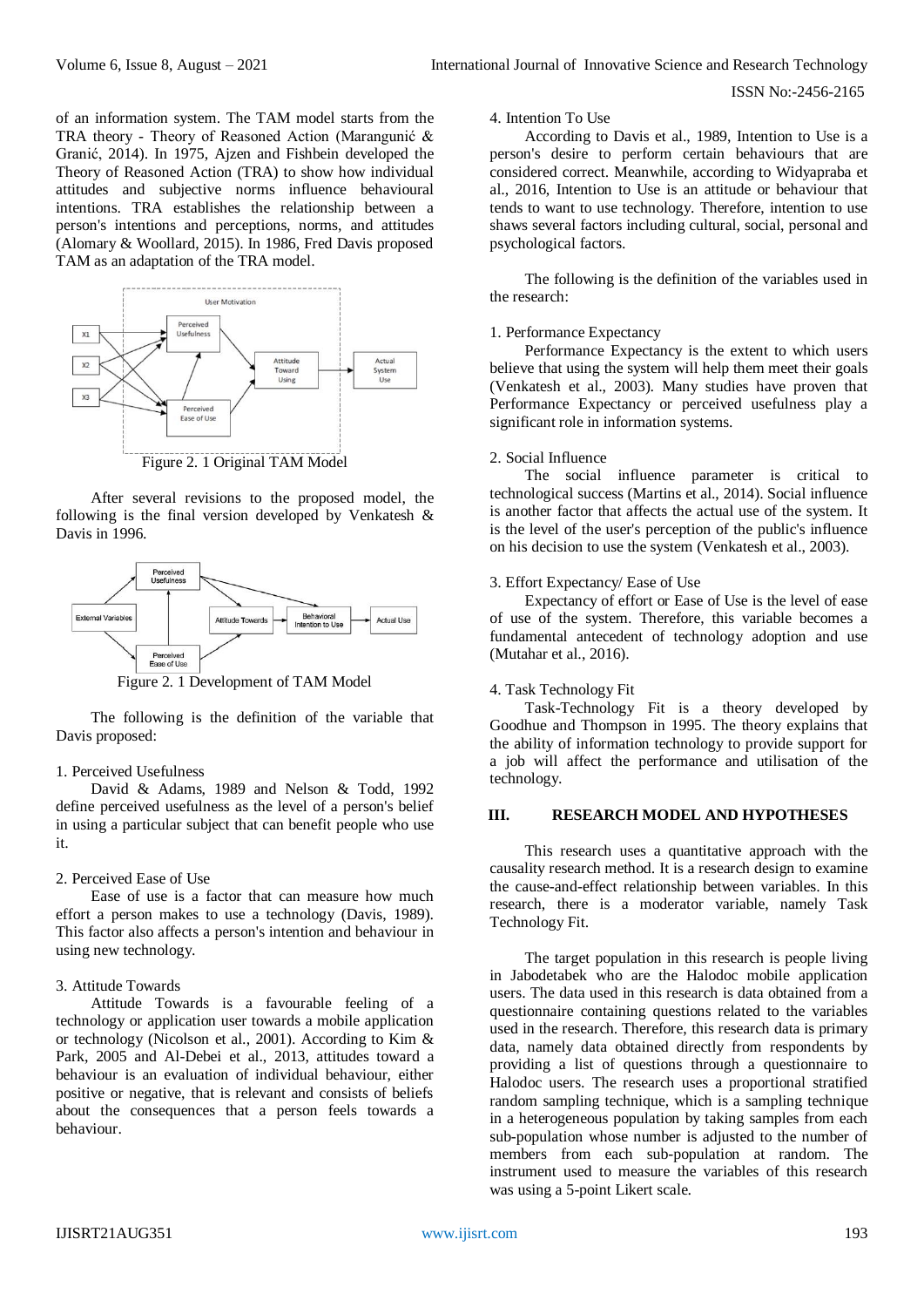The research uses the data quality test method, evaluates the model using the Partial Least Square (PLS) method, and uses SmartPLS 3.0 software. PLS is an alternative method of Structural Equation Modeling (SEM).

Here are 5 variables used in this research:

a. Performance Expectancy (PE): Halodoc application helps achieve great benefits.

b. Social Influence (SI): social influence builds interest and recognition for using the Halodoc application.

c. Ease of Use (EU): The ease of application Halodoc builds the use of applications.

d. Task Technology Fit (TTF): The Halodoc application's benefits are meeting the needs and objectives. A moderator variable can strengthen or weaken the relationship between the dependent and independent variables, which can have a positive or negative influence.

e. Use Behavior (UB): Halodoc application usage behavior.

This research will reveal the relationship between 4 variables with seven hypotheses as follows:



Figure 3.1 Research Hypothesis

The hypotheses in this research are:

a. H1: Does Performance Expectancy (PE) affect Use Behavior (UB)

b. H2: Does Social Influence (SI) affect Use Behavior (UB)

c. H3: Does Ease of Use (EU) affect Use Behavior (UB)

d. H4: Does Task Technology Fit (TTF) affect Use Behavior (UB)

e. H5: Does Task Technology Fit (TTF) strengthen Performance Expectancy (PE) on Use Behavior (UB)

f. H6: Does Task Technology Fit (TTF) strengthen Social Influence (SI) on Use Behavior (UB)

g. H7: Does Task Technology Fit (TTF) strengthen Ease Of Use (EU) against Use Behavior (UB)

## **IV. DATA ANALYSIS & RESULTS**

The data obtained from the questionnaire were 108 respondents. However, there are ten invalid data because respondents are outside Jabodetabek and do not upload Halodoc screenshots, so the total data processed is 98. The following is the classification of respondents based on gender, age and education.

| Table 4.1 Respondent Profile |                   |            |  |  |  |
|------------------------------|-------------------|------------|--|--|--|
| Sex                          | <b>Respondent</b> | Percentage |  |  |  |
| Male                         | 44                | 45%        |  |  |  |
| Female                       | 54                | 55%        |  |  |  |
| <b>Total</b>                 | 98                | 100%       |  |  |  |
| Age                          | <b>Respondent</b> | Percentage |  |  |  |
| $20 - 35$                    | 48                | 49%        |  |  |  |
| $36 - 50$                    | 42                | 43%        |  |  |  |
| > 50                         | 8                 | 8%         |  |  |  |
| <b>Total</b>                 | 98                | 100%       |  |  |  |
| <b>Education</b>             | <b>Respondent</b> | Percentage |  |  |  |
| Senior High                  | 8                 | 8%         |  |  |  |
| School                       |                   |            |  |  |  |
| 3-year                       | 4                 | 4%         |  |  |  |
| diploma                      |                   |            |  |  |  |
| <b>Bachelor</b>              | 61                | 62%        |  |  |  |
| Degree                       |                   |            |  |  |  |
| Master                       | 23                | 23%        |  |  |  |
| Degree                       |                   |            |  |  |  |
| Others                       | 2                 | 2%         |  |  |  |
| <b>Total</b>                 | 98                | 100%       |  |  |  |

Source: Research Survey Questionnaire

Below is the research construct model for the SEM (Structural Equation Modeling) method based on PLS (Partial Least Square).



Figure 4.1 Research Construct Model

The following are the results of the analysis of the Data Quality Test & Evaluation of the Construct Model :

#### **4.1 Data Quality Test**

a. Validity Test

The validity test used in this research is to use the Convergent Validity Test & Discriminant Validity Test. The first stage is evaluating the outer model by looking at the results of the convergent validity test (Convergent Validity) by analysing the loading factor value. Question indicators in the questionnaire are high if the correlation is more than 0.50. Research meets the requirements of convergent validity of the indicators used in a construct are correlated. All the outer loadings of these indicators must be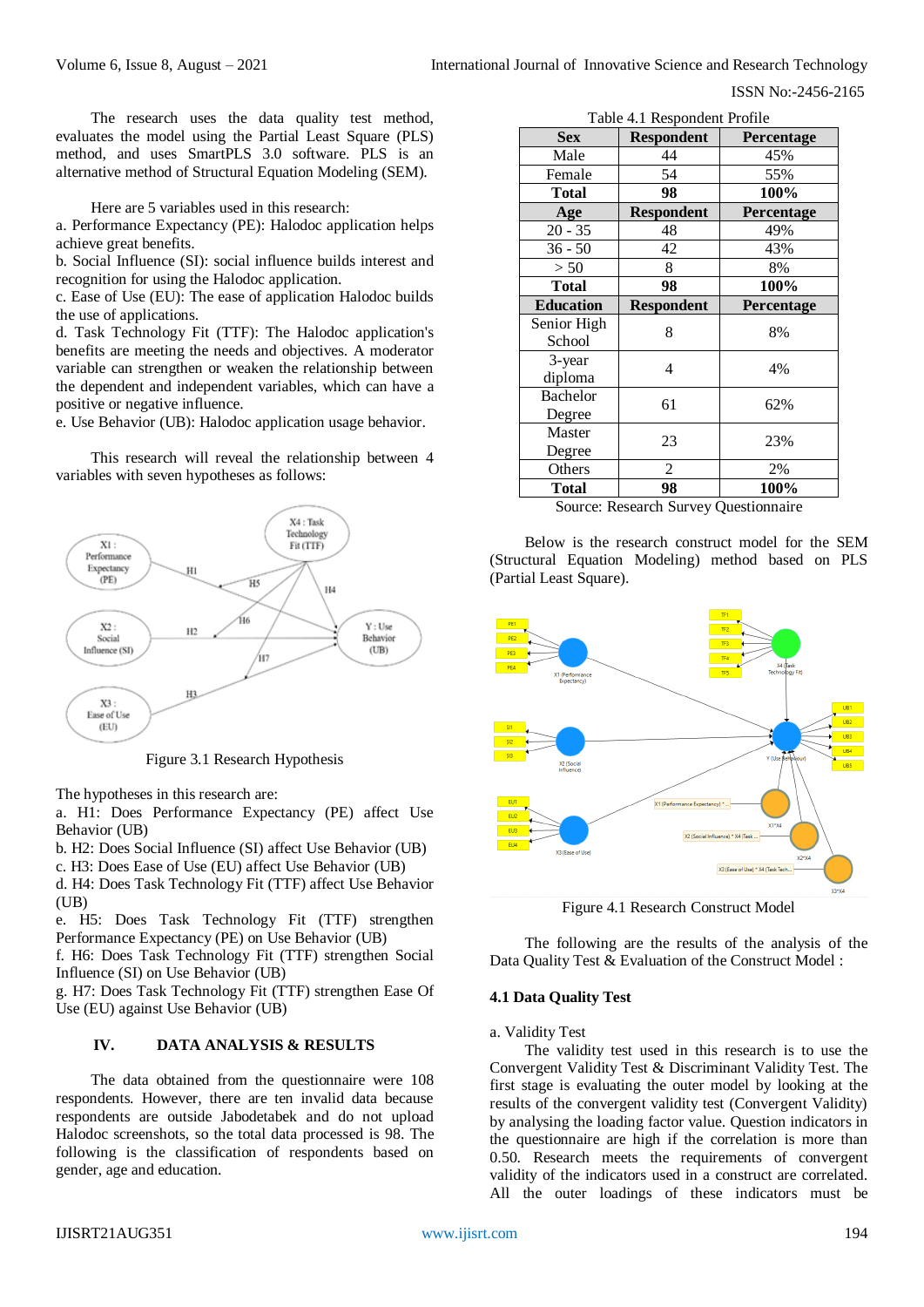statistically significant to ensure the feasibility of the model. The standard used for the outer loading value is 0.5.

| Table 4.3 Convergent Validity |                                                   |  |  |  |
|-------------------------------|---------------------------------------------------|--|--|--|
| <b>Variable</b>               | <b>Average Variance</b><br><b>Extracted (AVE)</b> |  |  |  |
| $X_1$ (PE)                    | 0.654                                             |  |  |  |
| $X_2(SI)$                     | 0.731                                             |  |  |  |
| $X_3$ (EU)                    | 0.778                                             |  |  |  |
| $X_4$ (TTF)                   | 0.745                                             |  |  |  |
| $X_1^*X_4$                    |                                                   |  |  |  |
| $X_2^*X_4$                    |                                                   |  |  |  |
| $X_3^*X_4$                    |                                                   |  |  |  |
| Y(UB)                         | 0.665                                             |  |  |  |

Source: Data Processing with SmartPLS, 2021

From table 4.3 above, all indicators have met the requirements of convergent validity because all AVE values are above 0.5. Thus, all variables are valid for research.

Discriminant Validity Test is a step to determine whether the variables or indicators in the research have unique values and are only related to the variables or indicators themselves and not from variables or indicators beyond expectations. There are 2 (two) stages to know a good model of discriminant validity: the results of the Fornell Larcker Criterion and Cross Loading.

The first method is to measure the Fornell Larcker Criterion. To get a good Discriminant Validity from a research model, the value of the AVE on the construct must be higher than the correlation of the construct with other latent variables. The results of the Fornell Larcker Criterion obtained in this research can be seen in the following table:

| <b>Variabel</b> |                        |                           |                        |                           |                        |                           |                |           |
|-----------------|------------------------|---------------------------|------------------------|---------------------------|------------------------|---------------------------|----------------|-----------|
| <b>Manifest</b> | $\mathbf{X}_1$<br>(PE) | $X_1$ *<br>$\mathbf{X}_4$ | $\mathbf{X}_2$<br>(SI) | $X_2$ *<br>$\mathbf{X}_4$ | $\mathbf{X}_3$<br>(EU) | $X_3$ *<br>$\mathbf{X}_4$ | $X_4$<br>(TTF) | Y<br>(UB) |
| $X_1$ (PE)      | 0.809                  |                           |                        |                           |                        |                           |                |           |
| $X_1^*X_4$      | $-0.221$               | 1                         |                        |                           |                        |                           |                |           |
| $X_2(SI)$       | 0.151                  | 0.131                     | 0.855                  |                           |                        |                           |                |           |
| $X_2^*X_4$      | 0.165                  | $-0.056$                  | 0.390                  | 1                         |                        |                           |                |           |
| $X_3$ (EU)      | 0.671                  | $-0.373$                  | 0.036                  | 0.200                     | 0.882                  |                           |                |           |
| $X_3*X_4$       | $-0.27$                | 0.845                     | 0.115                  | $-0.169$                  | $-0.438$               | 1                         |                |           |
| $X_4$ (TTF)     | 0.782                  | $-0.284$                  | 0.158                  | 0.217                     | 0.752                  | $-0.351$                  | 0.863          |           |
| Y(UB)           | 0.685                  | $-0.169$                  | 0.321                  | 0.255                     | 0.635                  | $-0.144$                  | 0.747          | 0.815     |

Table 4.4 Fornell Larcker Criterion

Source: Data Processing with SmartPLS, 2021

The table shows that all correlations between variables and the variables themselves (e.g. correlation X1 with X1 0.809) have a higher value than the correlation between these variables and other variables (correlation X1 with X2 0.151, correlation X1 with X3 0.671, etc.)

The discriminant validity test result concludes that the data model tested has met the requirements or criteria. In addition, it shows evidence that the construct in the model has good discriminant validity.

b. Reliability Test

In order to test the reliability of the model, it uses the Cronbach Alpha value. Specifically, the acceptable Cronbach Alpha value in the research is in the range of 0.60 - 0.70 (Hair, 2014). Therefore, a construct is said to have high reliability if the value is 0.70.

Below is Cronbach Alpha values calculated using SmartPLS :

| Table 4.7 Cronbach Alpha |                       |  |  |  |
|--------------------------|-----------------------|--|--|--|
| <b>Variable</b>          | <b>Cronbach Alpha</b> |  |  |  |
| $X_1$ (PE)               | 0.823                 |  |  |  |
| $X_2(SI)$                | 0.820                 |  |  |  |
| $X_3$ (EU)               | 0.903                 |  |  |  |
| $X_4$ (TTF)              | 0.914                 |  |  |  |
| Y(UB)                    | 0.874                 |  |  |  |
| $X_1^*X_4$               |                       |  |  |  |
| $X_2^*X_4$               |                       |  |  |  |
| $X_3^*X_4$               |                       |  |  |  |

Source: Data Processing with SmartPLS, 2021

All constructs are reliable based on the table above because they have a Cronbach Alpha value above 0.70. Thus, all variables in this research model are very reliable.

Based on the Validity & Reliability Test conducted, this research has good Convergent Validity, good Discriminant Validity and good Cronbach Alpha.

#### **4.2 Evaluation of Structural Model**

Structural Model (Inner Model) Testing shows the relationship between the construct, significance value, Rsquare, and the research model. This model uses R-square for the dependent construct of the T-test and the significance of the coefficients of the structural path parameters. The process of assessing the research model with PLS begins by looking at the R-square for each latent dependent variable. The following table is the result of the R-square estimation using SmartPLS.

| Table 4.8 R-Square Value                    |                 |                                    |  |  |
|---------------------------------------------|-----------------|------------------------------------|--|--|
|                                             | <b>R</b> Square | <b>R</b> Square<br><b>Adjusted</b> |  |  |
| Y (Use Behavior)                            | 0.666           | 0.640                              |  |  |
| Source: Data Processing with SmartPLS, 2021 |                 |                                    |  |  |

Based on Table 4.8 above, the R-Square value for the Use Behavior variable is 0.666. These results indicate that 66.6% of the Use Behavior variable is influenced by Performance Expectancy, Social Influence & Ease of Use, while other variables outside the research influence 33.4%.

Next, we analyse the relationship between variables and moderator variables, whether they have a positive or negative relationship based on the results of the analysis of the Path Coefficient value from SmartPLS as follows: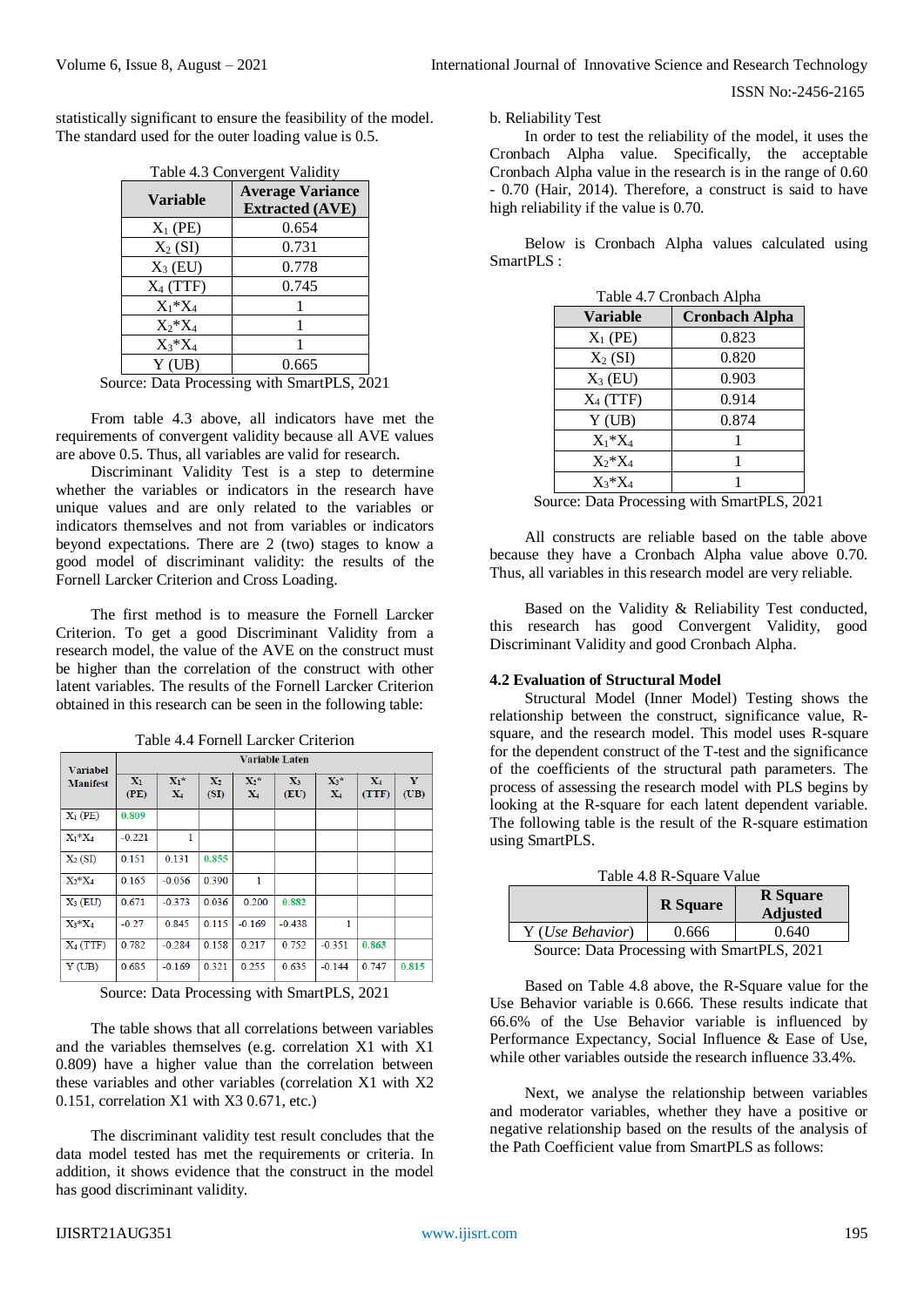| Table 4.7 Faul Coefficient Value |                  |  |  |  |  |
|----------------------------------|------------------|--|--|--|--|
| Variable                         | Y (Use Behavior) |  |  |  |  |
| $X_1$ (Performance Expectancy)   | 0.197            |  |  |  |  |
| $X_2$ (Social Influence)         | 0.181            |  |  |  |  |
| $X_3$ (Ease of Use)              | 0.214            |  |  |  |  |
| $X_4$ (Task Technology Fit)      | 0.446            |  |  |  |  |
| $X_1^*X_4$                       | $-0.172$         |  |  |  |  |
| $X_2^*X_4$                       | 0.055            |  |  |  |  |
| $X_3 * X_4$                      | 0.186            |  |  |  |  |
|                                  |                  |  |  |  |  |

Table 4.9 Path Coefficient Value

Source: Data Processing with SmartPLS, 2021

From the table 4.9 above, all X variables have a positive effect on Y except for the moderator variable X1 (Performance Expectancy) \* X4 (Task Technology Fit) on Y (Use Behavior).

#### **4.3 Hypothesis test**

Hypothesis testing is carried out based on the Inner Model (structural model) test, including R-Square output, parameter coefficients and T-Statistics. To see whether a hypothesis can be accepted or rejected, among others, by paying attention to the significance value between constructs, t-statistics, and p-values. Hypothesis testing with the SEM PLS method shows performing a bootstrapping process. The relationship between exogenous variables' influence on endogenous variables has a significant effect if the T-Statistic value is  $> 1.96$  with a significance level of pvalue 0.05 (5%) and the beta coefficient is positive. Figure 4.2 shows the results of this research model, and the value of testing the hypothesis of this research can be shown in Table 4.10 as follows:



Figure 4.2 SmartPLS bootstrapping

The following is a table of Hypothesis testing using SmartPLS 3.0:

|                          | <b>Beta</b><br>Coefficient<br>$(\beta)$ | <b>Sample</b><br><b>Mean</b><br>(M) | <b>Standard</b><br><b>Deviation</b><br>(STDEV) | <b>T</b> Statistics<br>( O/STDEV ) | P<br><b>Values</b> | Significance<br>Level |
|--------------------------|-----------------------------------------|-------------------------------------|------------------------------------------------|------------------------------------|--------------------|-----------------------|
| $X_1$ (PE) $\geq$ Y (UB) | 0.197                                   | 0.200                               | 0.104                                          | 2.014                              | 0.058              | S                     |
| $X_2(SI) > Y(UB)$        | 0.181                                   | 0.170                               | 0.070                                          | 2.547                              | 0.011              | s                     |
| $X_3$ (EU) $\geq$ Y (UB) | 0.214                                   | 0.202                               | 0.107                                          | 2.005                              | 0.045              | s                     |
| $X_4(TTF) \geq Y(UB)$    | 0.446                                   | 0.456                               | 0.120                                          | 3.637                              | $\mathbf{0}$       | s                     |
| $X_1^*X_4 > Y(UB)$       | $-0.172$                                | $-0.160$                            | 0.101                                          | 1.710                              | 0.090              | <b>NS</b>             |
| $X_2^*X_4$ -> Y (UB)     | 0.055                                   | 0.059                               | 0.072                                          | 0.713                              | 0.448              | <b>NS</b>             |
| $X_3^*X_4$ -> Y (UB)     | 0.186                                   | 0.158                               | 0.092                                          | 2.171                              | 0.044              | S                     |

Table 4.10 Hypothesis Test Results Source: Data Processing with SmartPLS, 2021

Remarks :

S : Significant

NS : Not Significant

In the PLS method, hypothesis testing of each hypothesised variable is using simulation. In this case, testing with bootstrap is to minimise the problem of abnormal research data. The results of hypothesis testing by bootstrapping with SmartsPLS are as follows:

### **a. H1: X1 (Performance Expectancy) has a positive effect on Y (Use Behavior)**

The first hypothesis tests whether X1 (Performance Expectancy) has a positive or negative effect on Y (Use Behavior) using the Halodoc application. The test results show the beta coefficient of X1 (Performance Expectancy) to Y (Use Behavior) is 0.197, and the t-statistic is 1.900. Because the t-statistic value is  $> 1.96$ , it means that X1 (Performance Expectancy) has a positive & significant effect on Y (Use Behavior) using the Halodoc application. Therefore, H1 is accepted.

## **b. H2: X2 (Social Influence) has a positive effect on Y (Use Behavior)**

The second hypothesis tests whether X2 (Social Influence) positively or negatively affects Y (Use Behavior) using the Halodoc application. The test results show that the beta coefficient of X2 (Social Influence) on Y (Use Behavior) is 0.181, and the t-statistic is 2.586. Because the tstatistic value is  $> 1.96$ , it shows that X2 (Social Influence) has a positive & significant effect on Y (Use Behavior) using the Halodoc application. Therefore, H2 is accepted.

#### **c. H3: X3 (Ease of Use) has a positive effect on Y (Use Behavior)**

The third hypothesis tests whether X3 (Ease of Use) positively or negatively affects Y (Use Behavior) using the Halodoc application. The test results show the beta coefficient of X3 (Ease of Use) to Y (Use Behavior) is 0.214, and the t-statistic is 2.005. Because the t-statistic value is >1.96, it shows that X3 (Ease of Use) has a positive & significant effect on Y (Use Behavior) using the Halodoc application. Therefore, H3 is accepted.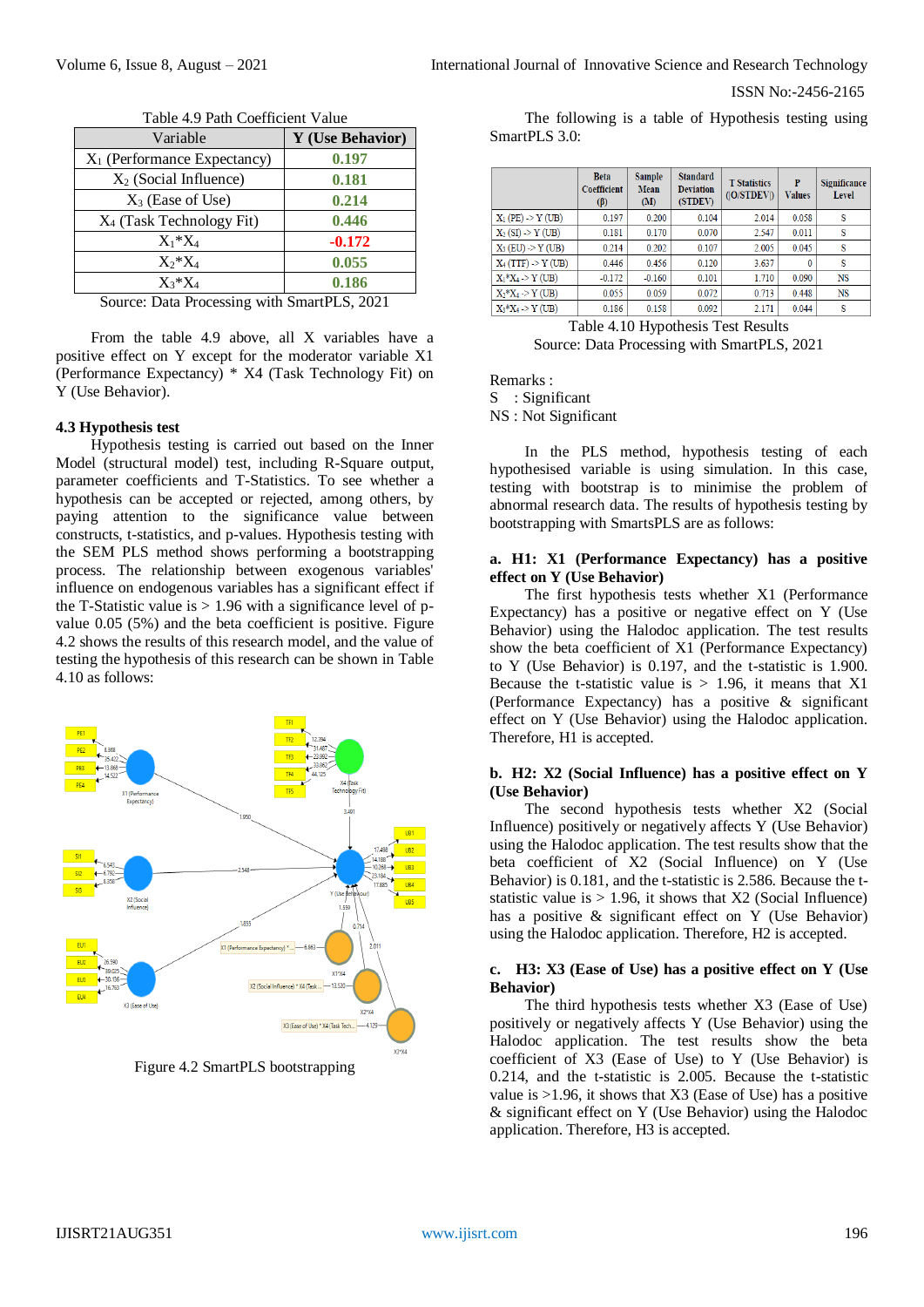## **d. H4: X4 (Task Technology Fit) has a positive effect on Y (Use Behavior)**

The fourth hypothesis tests whether the moderator variable X4 (Task Technology Fit) has a positive or negative effect on Y (Use Behavior) using the Halodoc application. The test results show the beta coefficient of X3 (Ease Of Use) against Y (Use Behavior) of 0.446 and the t-statistic of 3.707. Because the t-statistic value is >1.96, it means that the moderator variable X3 (Ease Of Use) has a positive & significant effect on Y (Use Behavior) using the Halodoc application. Therefore, H4 is accepted.

## **e. H5: X4 (Task Technology Fit) as a moderator variable strengthens the X1 (Performance Expectancy) against Y (Use Behavior)**

The fifth hypothesis tests whether the moderator variable X4 (Task Technology Fit) strengthens the X1 (Performance Expectancy) variable against Y (Use Behavior) using the Halodoc application. The test results show the beta coefficient of X1 (Performance Expectancy) \* X4 (Task Technology Fit) to Y (Use Behavior) of -0.172 and t-statistics of  $1.700$ . Because the t-statistic value  $<1.96$ . it can be concluded that the moderator variable X4 (Task Technology Fit) weakens the relationship between X1 (Performance Expectancy) and Y (Use Behavior). Therefore, H5 is rejected.

#### **f. H6: X4 (Task Technology Fit) as a moderator variable strengthens the X2 (Social Influence) on Y (Use Behavior)**

The sixth hypothesis tests whether the moderator variable X4 (Task Technology Fit) strengthens the X2 (Social Influence) variable on Y (Use Behavior) using the Halodoc application. The test results show the beta coefficient of X2 (Social Influence) \* X4 (Task Technology Fit) to Y (Use Behavior) of 0.055 and t-statistics of 0.760. Because the t-statistic value <1.96, it can be concluded that the moderator variable X4 (Task Technology Fit) weakens the relationship between X2 (Social Influence) and Y (Use Behavior). Therefore, H6 is rejected.

### **g. H7: X4 (Task Technology Fit) as a moderator variable strengthens the X3 (Ease Of Use) against Y (Use Behavior)**

The seventh hypothesis tests whether the moderator variable X4 (Task Technology Fit) strengthens the X3 (Ease of Use) variable against Y (Use Behavior) using the Halodoc application. The test results show the beta coefficient of X3 (Ease of Use) \* X4 (Task Technology Fit) to Y (Use Behavior) of 0.186 and t-statistics of 2.021. Because the t-statistic value is  $>1.96$ , it means that the moderator variable X4 (Task Technology Fit) strengthens the relationship between X3 (Ease of Use) and Y (Use Behavior). Therefore, H7 is accepted.

# **V. DISCUSSION**

The results show that Performance Expectancy (PE), Social Influence (SI) and Ease of Use (EU) affect the intention to use the Halodoc application. In addition, the moderator variable from Task Technology Fit (TTF) has two functions: strengthens or weakens the three variables on Use Behavior (UB).

The PE (Performance Expectancy) variable has a positive and significant influence on UB (Use Behavior) using the Halodoc application. The results of this research are in line with previous research conducted by Iqbal & Bhatti, 2015. The variables Perceived Usefulness (Performance Expectancy) and Perceived Ease of Use (Effort Expectancy) showed a positive impact on Use Behavior in adopting the use of M-learning. These findings suggest that adopting a new system (M-learning) depends on the perception that this system will result in improved performance. The same result with a research conducted by Basak et al., 2015 where doctors can well receive PDA technology referred to the positive relationship between Perceived Usefulness (Performance Expectancy) and Perceived Ease of Use (Effort Expectancy) on Behavioral to Use. Based on previous research, it shows that application users have a solid intention to use Halodoc. It is because respondents meet their consultation needs regarding online health problems by utilising various available features. Halodoc can provide benefits to users with various conveniences offered quickly, precisely and accurately.

Another finding from this research shows that SI (Social Influence) also has a positive & significant influence on behavioural intentions to use Halodoc. The results of this research are in line with the results of research conducted by Muk & Chung, 2015 where social influence directly affects Americans' attitudes toward SMS ad acceptance and perceived usefulness mediates the effect of perceived ease of use on respondents' attitudes in America. However, this does not apply to Koreans where social influence and perceived ease of use do not affect Koreans. A similar research by Gupta & Arora, 2020 involved six variables that influence Behavioral to Use: Effort Expectancy, Perceived Usefulness (Performance Expectancy), Social Influence, Facilitating Conditions, Hedonic Motivation, and Habit. This research shows that Social Influence does not have a significant effect on the use of the Mobile Payment System. However, based on the previous research, social influence has a positive and significant effect on using the Halodoc application. Fourthly % of respondents are primarily millennials aged 20-35 years and have an undergraduate education level of 62%. This data is very relevant to the research results because at a young age who use technology in their daily lives generally have a high curiosity and try new applications. It means the better the influence of social factors as indicated by the amount of support from the surrounding environment in convincing someone to use the Halodoc application and can affect a person's intention to use the Halodoc application.

Another variable, EU (Ease of Use), also has a positive and significant influence on the use of the Halodoc application. In line with research conducted by Basak et al., 2015, the result proves that doctors can well receive PDA technology, one of which is the Ease-of-Use factor obtained, so that doctors can feel the benefits of working get results that benefit them. The analysis results for the research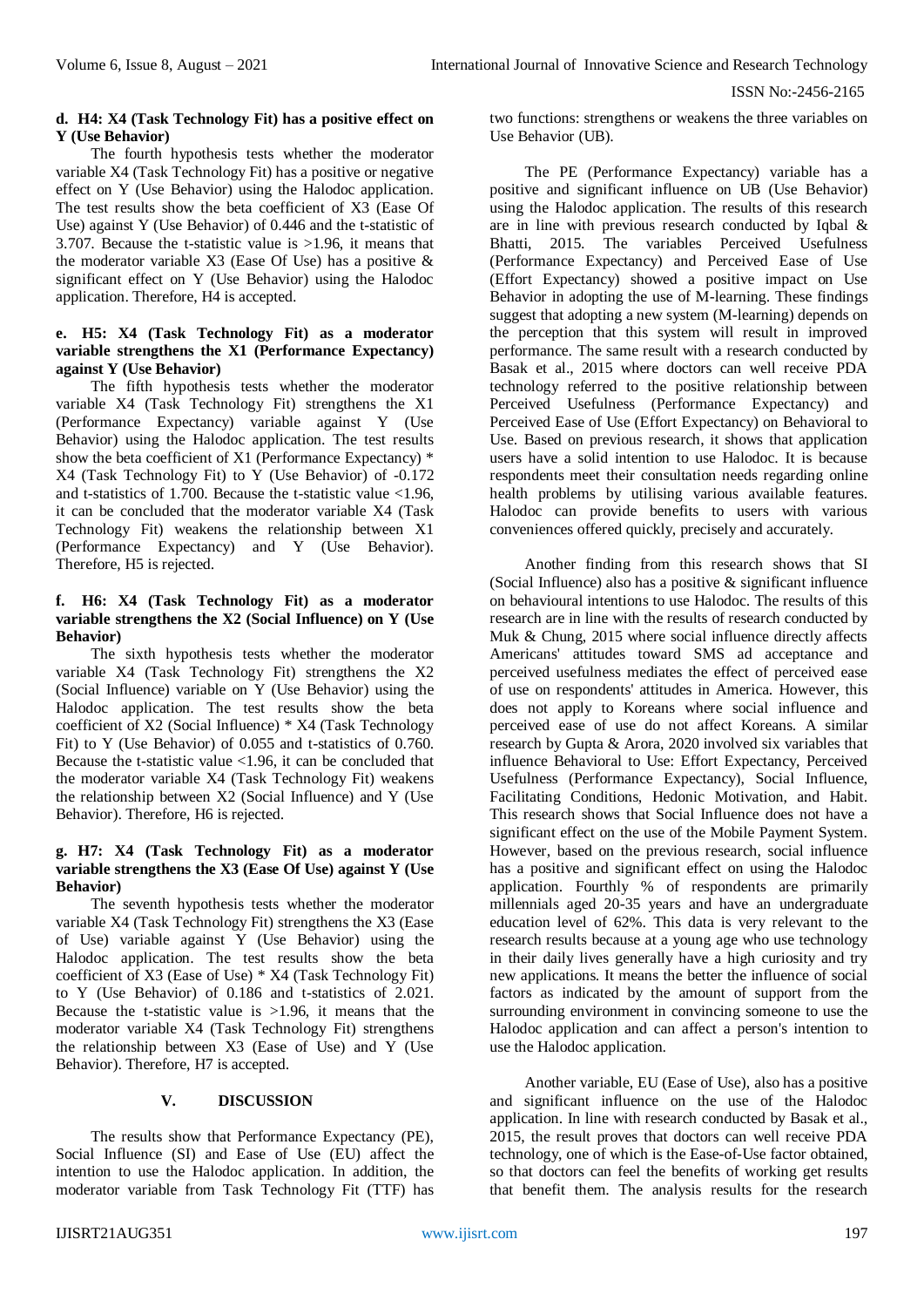results of respondents using the Halodoc application show that the Halodoc application is simple, flexible, and easy to use. Various features provided by Halodoc service providers make people tend to adopt new technology more quickly, especially during this pandemic. The ease of use of information and health services through the Telehealth application is the best choice instead of having to come and queue at hospitals or other health facilities such as clinics which can pose a risk of contracting the Covid-19 virus.

Of the four variables, TTF (Task Technology Fit) is the most significant variable affecting UB (Use Behavior). The research is in line with research conducted by Isaac et al., 2019, where TTF (Task Technology Fit) has the highest t-Statistic value among the four other variables: Performance Expectancy, Effort Expectancy, Social Influence Facilitating Conditions that affect employee interest. In using the internet, the higher the suitability of internet technology with employee interests, the higher the use of the internet that supports employee performance improvement. Thus, it shows that the suitability of technology to complete tasks is the most dominant and influential factor in consumer decisions to adopt and use the Telehealth Halodoc application.

However, when TTF (Task Technology Fit) is in conjunction with PE (Performance Expectancy), it weakens the Halodoc application's behaviour. The result is contrary to previous research conducted by Isaac et al., 2019 which showed that if employees perceive the internet as a helpful tool, it will automatically increase the duration and frequency of internet use. Meanwhile, in research on users of the Halodoc application, some users think that the Halodoc application has not been able to meet user performance expectations. The result shows that 43% of respondents are aged 36-50 years old, and 8% are over 50. The results indicate that the Halodoc application is not yet user-friendly and easy to use for some respondents, for respondents in late adulthood (36-45 years) and early old age (46-55 years). So it cannot provide the benefits of achieving the desired results in meeting health needs.

The same thing also happened when the moderator variable TTF (Task Technology Fit) was correlated with SI (Social Influence), weakening the Halodoc application's behaviour. This finding is not in line with previous research conducted by Isaac et al., 2019 where social influence positively impacts internet use. On the other hand, the findings in this research are different from the results of research on users of the Halodoc application. Adopting new technology is not easy because it requires some adaptations and absorption from all parties who use it. This result shows that the application's decision does not show social influences building interest and introduction to the Halodoc application. However, the Covid, 19 pandemic forces people to inevitably use technology to connect with doctors and medical staff virtually.

The result was different when TTF (Task Technology Fit) is correlated with EU (Ease of Use). It strengthens the behaviour of using the Halodoc application. The research is in line with research conducted by Wu & Chen, 2017. Technology suitability is mediated by the perceived ease of use in research conducted on students in China using the MOOCs (Massive Open Online Courses) online course platform. The same results are from research on Halodoc application users, so it shows that the success of implementing new technology is very dependent on the ease of use of the application for users and how users can maximise the use of the technology used.

Most of the factors that influence the behaviour of using Halodoc have been tested using TAM theory. This research has helped better explain the Halodoc application's acceptance and its use in the Jabodetabek community. Therefore, the results mentioned in this research follow the theory that describes that new technology can be accepted if it is under user needs, is easy to use and has practical value for completing a job.

## **VI. CONCLUSION**

Based on the results of data analysis, hypothesis testing, discussion and research findings, the following conclusions are:

1. Performance Expectancy has been proven to have a positive and significant effect on the Use Behavior of the Halodoc application. The result shows that using the Halodoc application can help achieve significant benefits in meeting the online consultation needs related to health problems.

2. Social Influence has been proven to have a positive and significant influence on the Use Behavior of the Halodoc application. Social media's strong use of social influence provides significant results, especially for introducing new technologies. The better the influence of social factors can convince someone to use new technology.

3. Ease of Use has been proven to have a positive and significant effect on the Use Behavior of the Halodoc application. The result means that the Halodoc application is widely used because the technology is simple, flexible, and easy to use. The ease of use of the application is a strong reason for people to use Halodoc services continuously.

4. Task Technology Fit was proven to have a positive and significant effect on the Use Behavior of the Halodoc application. As a result, Halodoc's presence in the community is acceptable because technology's suitability to complete tasks is the most dominant factor and influences consumer decisions to adopt new technology.

5. Task Technology Fit was proven to weaken the Performance Expectancy on the Use Behavior of the Halodoc application. The result can happen because the features offered by Halodoc have not fully met the expectations of application users.

6. Task Technology Fit was proven to weaken the Social Influence variable on the Use Behavior of the Halodoc application. As a result, the decision to use the application is not entirely because of the social influence of building interest in an introduction to the use of the Halodoc application.

7. Task Technology Fit was proven to strengthen the Ease of Use variable on the Use Behavior of the Halodoc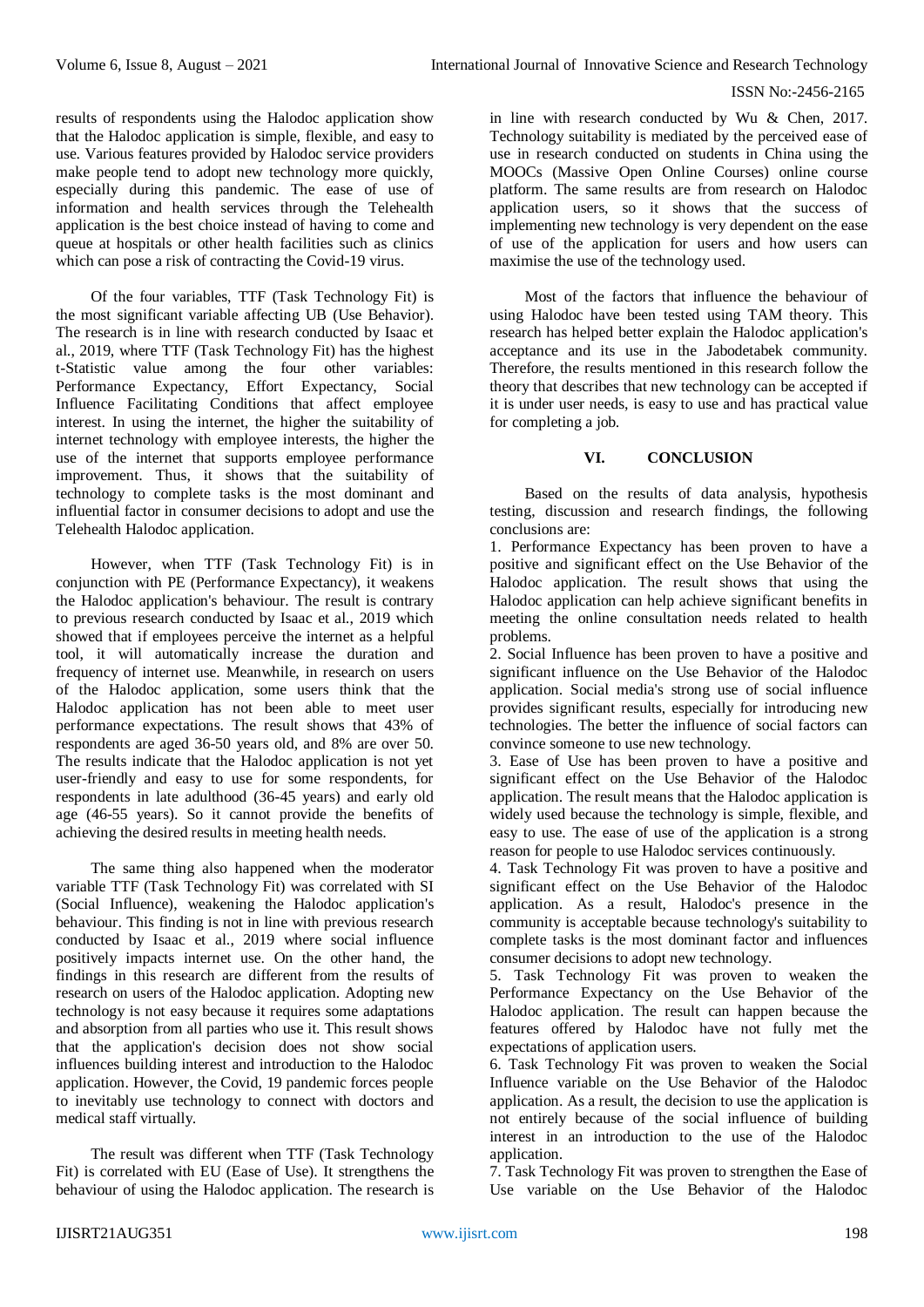application. The result means that the success of implementing new technology is very dependent on the ease of use of the application for the user and how the user can maximise the use of the technology.

### **LIMITATION & FUTURE RESEARCH**

This research aims to analyse the factors that influence the user behaviour (Use Behavior) of the Halodoc application. Information technology is useful when the user is interested in using the information system because someone's belief in using a system can provide solutions to the problems faced by someone. Although this research has reported exciting findings, there are still some limitations to the research. One of them is the R-Square value for the Use Behavior variable of 66.6% because it only uses four variables. In addition, there are still several other independent variables that affect a person's intention to use Telehealth applications, such as Halodoc.

Based on the description of some of the limitations in this research, the authors suggest several things to improve future research. First, regarding the number of variables used in the research, the authors suggest that future studies include other variables in the research model. Second, it should develop several features and application design to make it more user friendly, especially for non-productive ages in terms of menu structure & navigation, a more intuitive design, prioritising aesthetics and user experience.

## **ACKNOWLEDGEMENT**

Perbanas Institue supported this research as part of writing a scientific paper for a thesis.

#### **REFERENCES**

- [1]. Ag Ahmed, M. A., Gagnon, M.-P., Hamelin-Brabant, L., Mbemba, G. I. C., & Alami, H. (2017). A mixed methods systematic review of success factors of mhealth and telehealth for maternal health in Sub-Saharan Africa. *MHealth*, *3*. <https://doi.org/10.21037/mhealth.2017.05.04>
- [2]. Basak, E., Gumussoy, C. A., & Calisir, F. (2015). Examining the factors affecting PDA acceptance among physicians: An extended technology acceptance model. *Journal of Healthcare Engineering*, *6*(3), 399–418. [https://doi.org/10.1260/2040-](https://doi.org/10.1260/2040-2295.6.3.399) [2295.6.3.399](https://doi.org/10.1260/2040-2295.6.3.399)
- [3]. Brewster, L., Mountain, G., Wessels, B., Kelly, C., & Hawley, M. (2014). Factors affecting front line staff acceptance of telehealth technologies: A mixedmethod systematic review. In *Journal of Advanced Nursing* (Vol. 70, Issue 1). <https://doi.org/10.1111/jan.12196>
- [4]. Chanda, K. L., & Shaw, J. G. (2010). The development of telehealth as a strategy to improve health care services in Zambia. *Health Information and Libraries Journal*, *27*(2). <https://doi.org/10.1111/j.1471-1842.2010.00876.x>

[5]. Cimperman, M., Makovec Brenčič, M., & Trkman, P. (2016). Analyzing older users' home telehealth services acceptance behavior-applying an Extended UTAUT model. *International Journal of Medical Informatics*, *90*.

<https://doi.org/10.1016/j.ijmedinf.2016.03.002>

- [6]. Davis, F. D. (1989). Perceived usefulness, perceived ease of use, and user acceptance of information technology. *MIS Quarterly: Management Information Systems*, *13*(3)[. https://doi.org/10.2307/249008](https://doi.org/10.2307/249008)
- [7]. Eraslan Yalcin, M., & Kutlu, B. (2019). Examination of students' acceptance of and intention to use learning management systems using extended TAM. *British Journal of Educational Technology*, *50*(5), 2414–2432. <https://doi.org/10.1111/bjet.12798>
- [8]. Goodhue, D. L., & Thompson, R. L. (1995). Tasktechnology fit and individual performance. *MIS Quarterly: Management Information Systems*, *19*(2). <https://doi.org/10.2307/249689>
- [9]. Gupta, K., & Arora, N. (2020). Investigating consumer intention to accept mobile payment systems through unified theory of acceptance model: An Indian perspective. *South Asian Journal of Business Studies*, *9*(1).<https://doi.org/10.1108/SAJBS-03-2019-0037>
- [10]. Iqbal, S., & Bhatti, Z. A. (2015). An investigation of university student readiness towards M-learning using technology acceptance model. *International Review of Research in Open and Distance Learning*, *16*(4), 83– 103.<https://doi.org/10.19173/irrodl.v16i4.2351>
- [11]. Isaac, O., Abdullah, Z., Aldholay, A. H., & Abdulbaqi Ameen, A. (2019). Antecedents and outcomes of internet usage within organisations in Yemen: An extension of the Unified Theory of Acceptance and Use of Technology (UTAUT) model. *Asia Pacific Management Review*, *24*(4), 335–354. <https://doi.org/10.1016/j.apmrv.2018.12.003>
- [12]. Kurniabudi, K., & Assegaff, S. (2018). Model Persepsi Penggunaan Media Sosial pada Perkuliahan dengan Modifikasi Task Technology Fit dan Expectation Confirmation Theory. *Jurnal Teknologi Dan Sistem Informasi*, *4*(3), 107–114. <https://doi.org/10.25077/teknosi.v4i3.2018.114>
- [13]. Mangkunegara, C. N., Azzahro, F., & Handayani, P. W. (2019). Analysis of factors affecting user's intention in using mobile health application: A case study of halodoc. *2018 International Conference on Advanced Computer Science and Information Systems, ICACSIS 2018*, 87–92. <https://doi.org/10.1109/ICACSIS.2018.8618174>
- [14]. Mars, M., & Scott, R. E. (2017). Being Spontaneous: The Future of Telehealth Implementation? *Telemedicine Journal and E-Health : The Official Journal of the American Telemedicine Association*, *23*(9).<https://doi.org/10.1089/tmj.2016.0155>
- [15]. Martins, C., Oliveira, T., & Popovič, A. (2014). Understanding the internet banking adoption: A unified theory of acceptance and use of technology and perceived risk application. *International Journal of Information Management*, *34*(1), 1–13. <https://doi.org/10.1016/j.ijinfomgt.2013.06.002>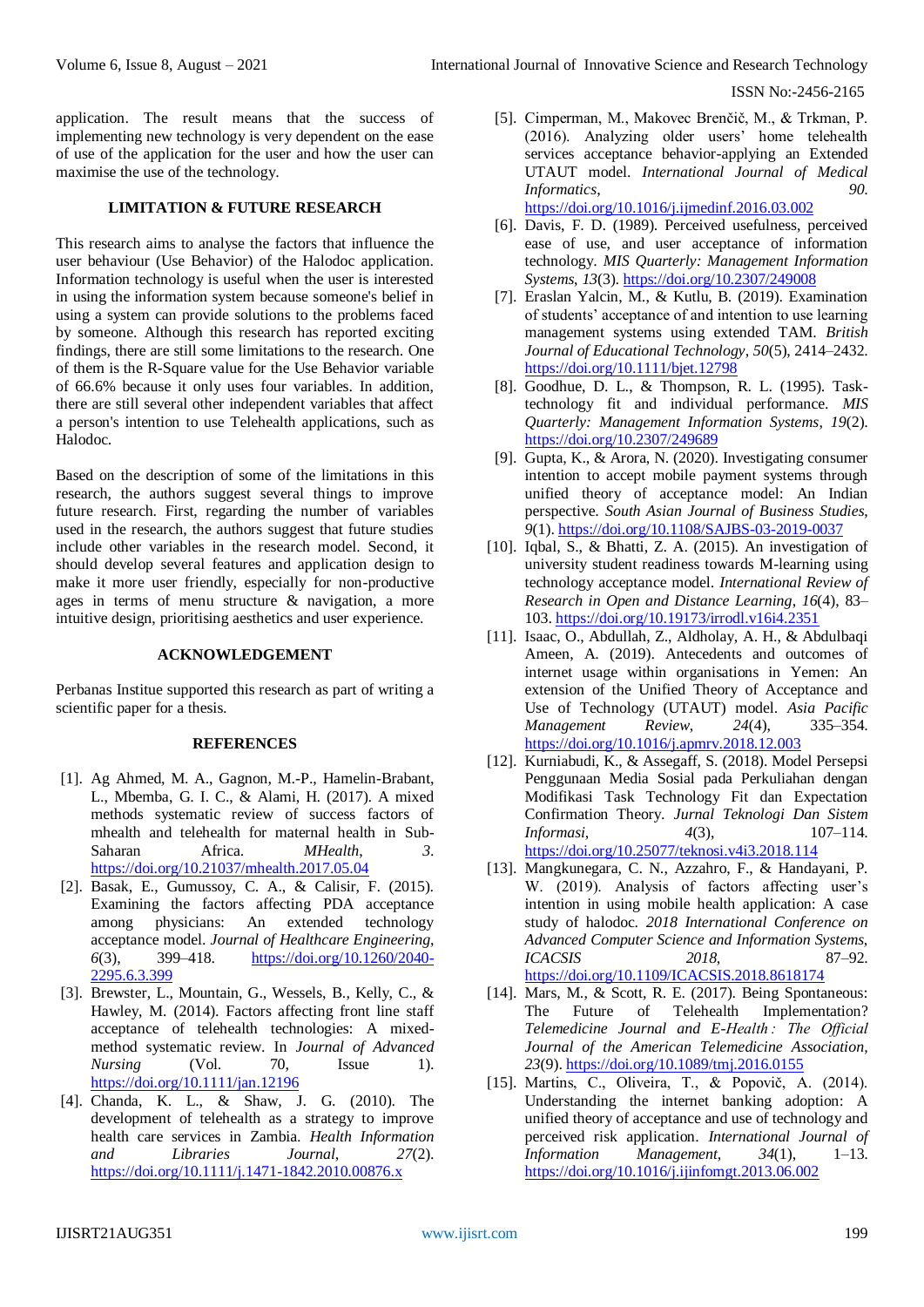- [16]. Mujiati, M., & Yuniar, Y. (2017). Ketersediaan Sumber Daya Manusia Kesehatan pada Fasilitas Kesehatan Tingkat Pertama dalam Era Jaminan Kesehatan Nasional di Delapan Kabupaten-Kota di Indonesia. *Media Penelitian Dan Pengembangan Kesehatan*, *26*(4), 201–210. <https://doi.org/10.22435/mpk.v26i4.4827.201-210>
- [17]. Muk, A., & Chung, C. (2015). Applying the technology acceptance model in a two-country study of SMS advertising. *Journal of Business Research*, *68*(1), 1–6. <https://doi.org/10.1016/J.JBUSRES.2014.06.001>
- [18]. Napitupulu, D., Yacub, R., & Putra, A. H. P. K. (2021). Factor Influencing of Telehealth Acceptance During COVID-19 Outbreak: Extending UTAUT Model. *International Journal of Intelligent Engineering and Systems*, *14*(3), 267–281. <https://doi.org/10.22266/ijies2021.0630.23>
- [19]. Ngafifi, M. (2014). KEMAJUAN TEKNOLOGI DAN POLA HIDUP MANUSIA DALAM PERSPEKTIF SOSIAL BUDAYA. *Jurnal Pembangunan Pendidikan: Fondasi Dan Aplikasi*, *2*(1). <https://doi.org/10.21831/JPPFA.V2I1.2616>
- [20]. Odeh, B., Kayyali, R., Nabhani Gebara, S., & Philip, N. (2014). Implementing a telehealth service: Nurses' perceptions and experiences. *British Journal of Nursing*, *23*(21). <https://doi.org/10.12968/bjon.2014.23.21.1133>
- [21]. Olatinwo, I. G. (2019). Telehealth Implementation Strategies for Healthcare Providers. In *ProQuest Dissertations and Theses*.
- [22]. Prasetyo, B., & Jannah, L. M. (2005). Metode Penelitian Kuantitatif Teori dan Aplikasi. In *Metode Penelitian Kuantitatif Teori dan Aplikasi*.
- [23]. Rahim, Hindun Ainun (2016). BPJS Prosedur berbelitbelit, Penanganan Jadi Lambat, dan Menyumbang Kematian. Retrieved 09, 2017, from [http://www.suarapembaharu.com/2016/03/bpjs](http://www.suarapembaharu.com/2016/03/bpjs-prosedur-berbelit-belit-penanganan.html)[prosedur-berbelit-belit-penanganan.html](http://www.suarapembaharu.com/2016/03/bpjs-prosedur-berbelit-belit-penanganan.html)
- [24]. Scott, R., & Mars, M. (2015). Telehealth in the developing world: current status and future prospects. *Smart Homecare Technology and TeleHealth*. <https://doi.org/10.2147/shtt.s75184>
- [25]. Smith, A. C., Thomas, E., Snoswell, C. L., Haydon, H., Mehrotra, A., Clemensen, J., & Caffery, L. J. (2020). Telehealth for global emergencies: Implications for coronavirus disease 2019 (COVID-19). *Journal of Telemedicine and Telecare*, *26*(5). <https://doi.org/10.1177/1357633X20916567>
- [26]. Simorangkir, H. T. (2016, April 13). Merancang *Ulang (Redesign) Sistem Antrian pada Layanan Kesehatan (RS/Puskesmas) Halaman 1 - Kompasiana.com*. [https://www.kompasiana.com/olaners/570df039f19673](https://www.kompasiana.com/olaners/570df039f1967389113d52c4/merancang-ulang-redesign-sistem-antrian-pada-layanan-kesehatan-rs-puskesmas) [89113d52c4/merancang-ulang-redesign-sistem](https://www.kompasiana.com/olaners/570df039f1967389113d52c4/merancang-ulang-redesign-sistem-antrian-pada-layanan-kesehatan-rs-puskesmas)[antrian-pada-layanan-kesehatan-rs-puskesmas](https://www.kompasiana.com/olaners/570df039f1967389113d52c4/merancang-ulang-redesign-sistem-antrian-pada-layanan-kesehatan-rs-puskesmas)
- [27]. *Sugiyono. (2010). Metode Penelitian Kuantitatif Kualitatif & RND. Alfabeta, Bandung. Sujarweni, V. Wiratna. (2015). SPSS Untuk Penelitian - PDF Free Download*. (n.d.). Retrieved July 14, 2021, from [https://adoc.pub/sugiyono-2010-metode-penelitian](https://adoc.pub/sugiyono-2010-metode-penelitian-kuantitatif-kualitatif-rnd-a.html)[kuantitatif-kualitatif-rnd-a.html](https://adoc.pub/sugiyono-2010-metode-penelitian-kuantitatif-kualitatif-rnd-a.html)
- [28]. *The Need for a Strategy for Telehealth | Journal of the International Society for Telemedicine and eHealth*. (n.d.). Retrieved July 14, 2021, from [https://journals.ukzn.ac.za/index.php/JISfTeH/article/v](https://journals.ukzn.ac.za/index.php/JISfTeH/article/view/140) [iew/140](https://journals.ukzn.ac.za/index.php/JISfTeH/article/view/140)
- [29]. Thota, R., Gill, D. M., Brant, J. L., Yeatman, T. J., & Haslem, D. S. (2020). Telehealth Is a Sustainable Population Health Strategy to Lower Costs and Increase Quality of Health Care in Rural Utah. *JCO Oncology Practice*, *16*(7). <https://doi.org/10.1200/jop.19.00764>
- [30]. Wu, B., & Chen, X. (2017). Continuance intention to use MOOCs: Integrating the technology acceptance model (TAM) and task technology fit (TTF) model. Computers in Human Behavior, 67, 221–232. <https://doi.org/10.1016/J.CHB.2016.10.028>
- [31]. Zhou, M., Zhao, L., Kong, N., Campy, K. S., Qu, S., & Wang, S. (2019). Factors influencing behavior intentions to telehealth by Chinese elderly: An extended TAM model. *International Journal of Medical Informatics*, *126*, 118–127. <https://doi.org/10.1016/j.ijmedinf.2019.04.001>
- [32]. Zoder-Martell, K. A., Markelz, A. M., Floress, M. T., Skriba, H. A., & Sayyah, L. E. N. (2020). Technology to Facilitate Telehealth in Applied Behavior Analysis. *Behavior Analysis in Practice*, *13*(3). <https://doi.org/10.1007/s40617-020-00449-4>